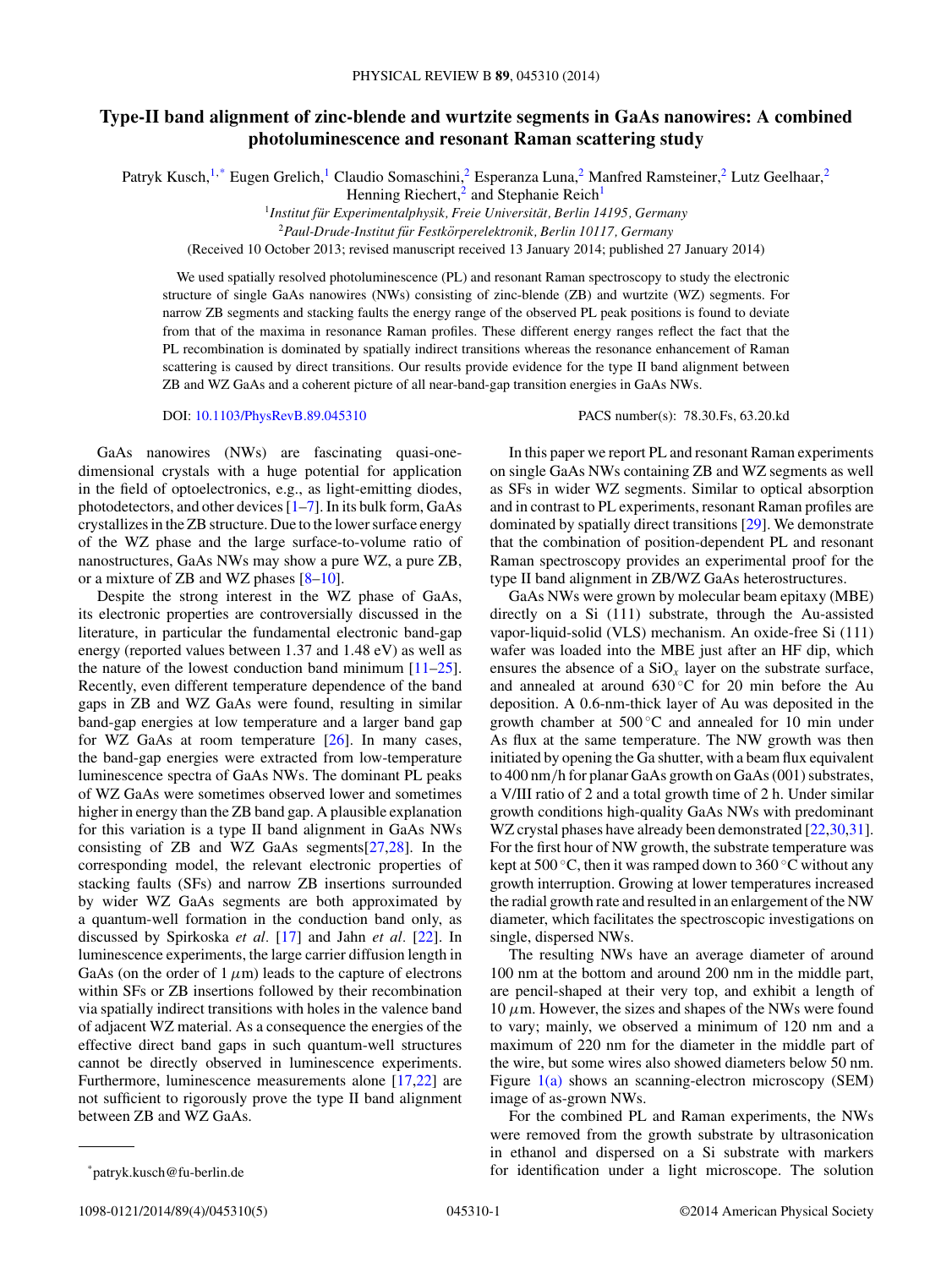<span id="page-1-0"></span>

FIG. 1. (a) SEM micrograph of NWs used for PL and resonant Raman experiments. TEM images of the top (b), middle (c) and bottom (d) part of a single GaAs NWs. ZB marks zinc-blende segments, SF stacking faults, TP twin planes, WZ marks the predominant wurtzite crystal structure. Similar morphologies were observed for other wires.

was diluted to achieve single-nanowire measurements. In atomic force microscopy (AFM) measurements the NW, which was used for the resonant Raman and PL experiments, was observed to have a diameter of 110 nm at the bottom, 190 nm at the middle, and 80 nm at the top. A Ti:sapphire ring laser was used for optical excitation in the wavelength range from 730 to 890 nm (1.39–1.69 eV) with a constant power of 3*.*5 mW. The spectra were recorded with a Horiba T64000 triple monochromator in backscattering configuration at room temperature. The laser beam was focused on the selected NW by a microscope objective which was used for the collection of the PL/Raman light as well. Due to the band symmetry of wurtzite GaAs ( $\Gamma$ <sup>9</sup> conduction and  $\Gamma$ <sup>7</sup> valance band) [\[12,31,32\]](#page-4-0), the incoming and outgoing light was chosen to be polarized perpendicular to the *z* axis  $[x(y, y)\overline{x}$  configuration], where  $z$  is the growth axis  $c$  [\[33\]](#page-4-0). The position of excitation along the NW axis was controlled by a motorized *XY* stage. The Raman peaks were fitted by Lorentzians and the intensities were determined by peak area integration. The intensity was calibrated using a  $CaF<sub>2</sub>$  crystal with a known and constant Raman cross section [\[29\]](#page-4-0). Note that the measured PL peaks are dominated by band-to-band recombination since shallow defects are ionized at room temperature (297 K).

To determine the microstructure of the GaAs NWs, transmission electron microscopy (TEM) was performed on a large number of individual wires. All investigated NWs exhibited similar characteristics. Representative TEM micrographs of a single GaAs NW with a diameter of 40 nm are shown in Fig. 1. At the bottom [Fig. 1(d)] the GaAs NWs have wurtzite structure with no or very few isolated SFs. In the middle part of the NW, the predominant crystal structure is wurtzite, whereas the density of isolated SFs increases considerably with respect to that at the bottom [cf. Fig.  $1(c)$ ]. Furthermore, ZB insertions (marked as ZB in the figure) are also detected. These consist of nanometer-sized thin segments of ZB GaAs material. Finally, at the top of the NW there are still signatures of the predominant WZ structure [Fig.  $1(b)$ ]. We observe a high density of ZB insertions, the total amount of ZB segments is much larger than in the middle part. Additionally, some ZB GaAs areas are defective and exhibit twinning. The twin planes (TP) are marked in the figure. The extent and the defective condition of the ZB segments at the top part of the NW vary slightly from NW to NW. Due to the different microstructure at the top, middle, and bottom part of the NW and taking advantage of the high spatial resolution of the resonant Raman scattering technique (about  $0.7 \mu m$ ), we further analyzed the properties of all three parts of the NW separately.

Combined Raman and PL spectra are shown in Fig. 2, recorded at different positions along the axis of a single NW. Because of the excitation at a photon energy only 160 meV above the band gap of ZB GaAs, it is possible to observe PL and Raman scattering simultaneously. First-order Raman scattering by transversal optical (TO) and longitudinal optical (LO) phonon modes is observed at 267 and 293 cm−1, respectively. In addition resonant second-order Raman scattering by



FIG. 2. Combined PL and Raman spectra recorded at different positions along the growth axis of a GaAs NW for excitation at a photon energy of 1*.*583 eV. The vertical dashed lines indicate the band-gap energies of ZB and WZ GaAs.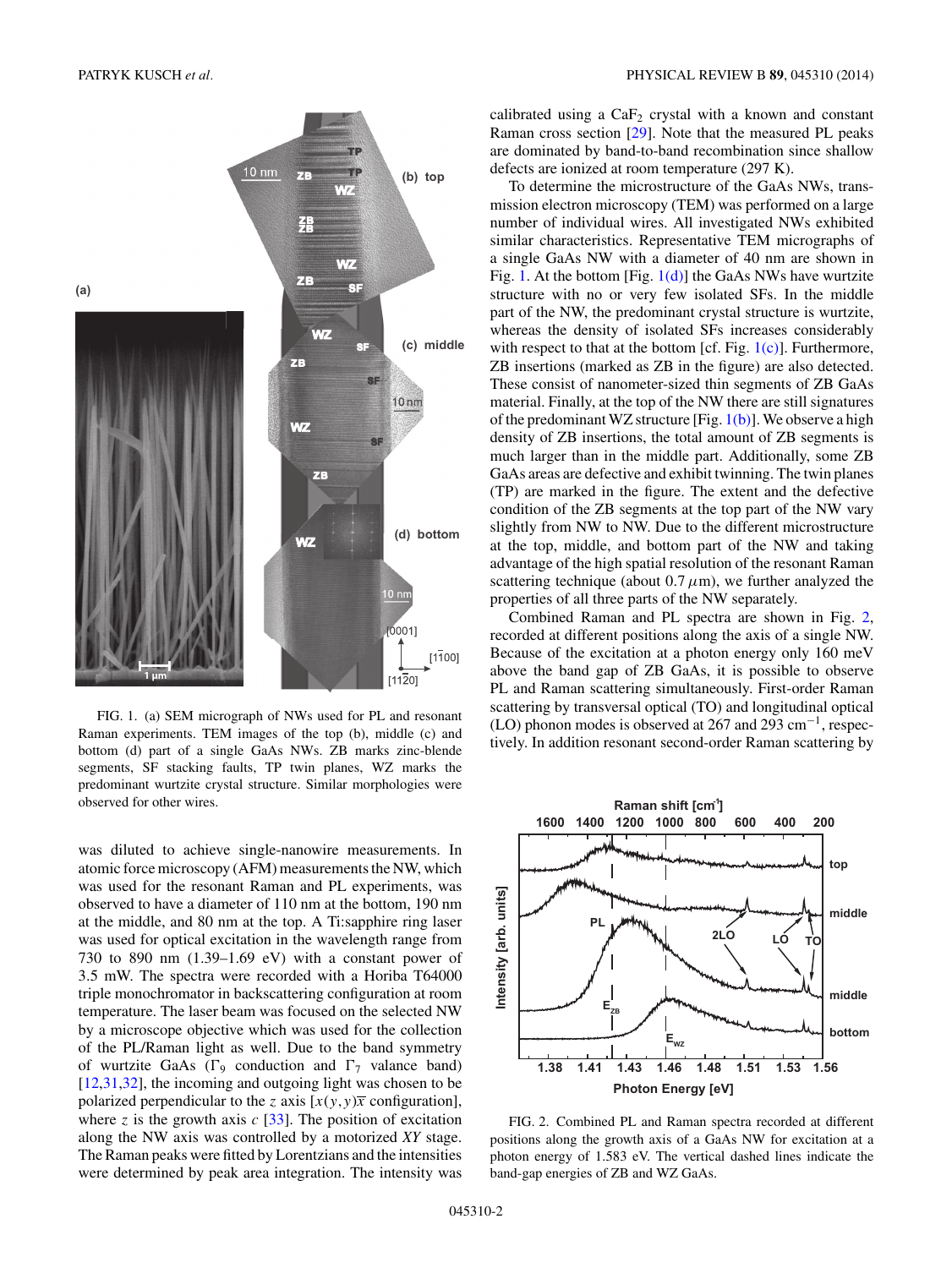<span id="page-2-0"></span>

FIG. 3. (Color online) Raman intensity as a function of excitation energy for a single GaAs NW recorded at the top (a)-(b), middle (c)-(d), and bottom (e)-(f) part of the NW. The Raman resonance profiles for scattering by TO (LO) phonons are shown in the upper (lower) panel. The solid lines represent Lorentzian fits to the data with their colors indicating the different origins (ZB: wide zinc-blende segments, WZ: wide wurtzite segments, and ZB QW: thin zinc-blende segments).

two zone-center LO phonons (2LO) leads to a line at  $585 \text{ cm}^{-1}$ . The ZB and WZ phase cannot be directly distinguished in the Raman spectra, since the separations between the TO and LO phonon frequencies in both phases are too small to be resolved in the present experiments. Furthermore, the observation of the characteristic  $E_2$  phonon line in WZ GaAs is inhibited by the strong dielectric polarization contrast in the range of photon energies used in the present study [\[34\]](#page-4-0). Since there is no difference between the observed TO and LO phonon frequencies and those of bulk GaAs [\[35\]](#page-4-0), we conclude that the investigated NWs are free of strain.

The PL bands are observed at photon energies between 1*.*40 and 1*.*46 eV. At the bottom and top of the NW, the PL peak energies lie at 1*.*46 eV (Fig. [2](#page-1-0) bottom) and 1*.*42 eV (Fig. [2](#page-1-0) top), respectively. In these cases very narrow distributions of the PL peak energy are found for excitation at different positions inside the bottom or top region of the NW. In the middle part of the NW, in contrast, the PL peak energy depends strongly on the exact position along the NW axis. In Fig. [2,](#page-1-0) we show two exemplary spectra from the middle part of the NW with PL peak energies at 1*.*40 and 1*.*44 eV, corresponding to the observed range of variation. In accordance with our previous work [\[31\]](#page-4-0), the PL peak energies at 1*.*46 eV (bottom region) and 1*.*42 eV (top region) are attributed to band-to-band recombination in ZB and WZ GaAs, respectively. Regarding the bottom region, our assignment is fully consistent with the TEM analysis (cf. Fig. [1\)](#page-1-0) whereas we have to assume the resonant Raman scattering to be dominated by relatively wide ZB segments in the case of the top region of the particular NW under investigation. The variation of the PL peak energy

in a range from below (1*.*40 eV) to above (1*.*44 eV) the band gap of ZB GaAs at the NW center can be explained by the capture of electrons in relatively narrow ZB segments or SFs and their recombination with holes in adjacent WZ segments via spatially indirect transitions  $[17,22]$ , in accordance with the structural information obtained by TEM (cf. Fig. [1\)](#page-1-0) for the middle part of our NWs.

To verify our assignments and to obtain further evidence for the type II band alignment in WZ/ZB heterostructures, we use resonant Raman spectroscopy. The obtained resonance profiles (Raman intensity as a function of the photon energy used for excitation) are shown in Fig. 3 for different positions along the axis of a single NW. The efficiency of Raman scattering is enhanced when the energy of the incident (incoming resonance) or emitted (outgoing resonance) light matches the energy separation of the valence and conduction band corresponding to an optically allowed direct transition. The resonance profiles for scattering by TO phonons [see Figs.  $3(a)$ ,  $3(c)$ , and  $3(e)$ ] exhibit only an incoming resonance maximum which is commonly observed for Raman scattering by the deformation-potential mechanism [\[31,35,36\]](#page-4-0). The resonance profiles for the LO phonon line [see Figs. 3(b),  $3(d)$ , and  $3(f)$ ], in contrast, reveal both incoming and outgoing resonance enhancements (separated by one LO-phonon energy of 36 meV), as expected for Raman scattering induced by the Fröhlich mechanism  $[12,31,35,36]$  $[12,31,35,36]$ .

The resonance profiles from the top part of the NW [cf. Figs.  $3(a)$  and  $3(b)$ ] exhibit incoming and outgoing resonance maxima at  $1.425 \pm 0.001$  eV (TO and LO) and  $1.460$  eV (LO), respectively (see Table [I\)](#page-3-0). This result can be explained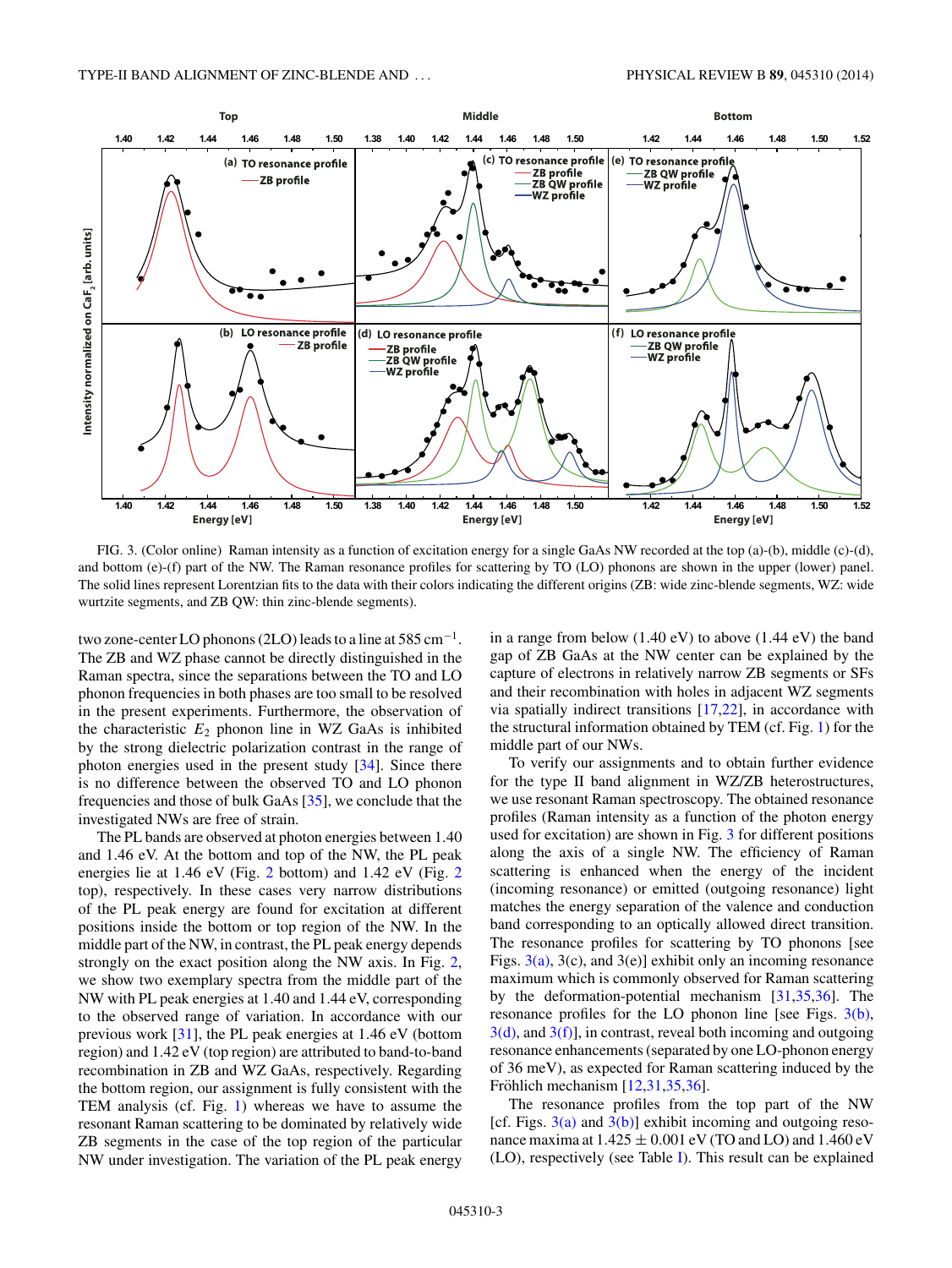<span id="page-3-0"></span>

| TABLE I. Measured Raman resonance energies for TO and LO phonon scattering in wide zinc-blende (ZB) and wurtzite (WZ) segments             |
|--------------------------------------------------------------------------------------------------------------------------------------------|
| as well as thin zinc-blende segments (ZB QW) at different positions along the axis of a GaAs NW. Incoming resonances are observed for both |
| TO and LO phonon scattering, outgoing resonances only for LO phonon scattering.                                                            |

| Position<br>on wire | Ingoing resonance $(eV)$ |          |       | Outgoing resonance (eV) |          |       |             |
|---------------------|--------------------------|----------|-------|-------------------------|----------|-------|-------------|
|                     | Zinc-blende              | Wurtzite | ZB QW | Zinc-blende             | Wurtzite | ZB OW | Phonon mode |
| Top                 | 1.423                    |          |       |                         |          |       | TO          |
| Top                 | 1.426                    |          |       | 1.460                   |          |       | LO          |
| Middle              | 1.424                    | 1.459    | 1.439 |                         |          |       | TO          |
| Middle              | 1.426                    | 1.458    | 1.439 | 1.461                   | .494     | 1.474 | LO          |
| <b>Bottom</b>       |                          | 1.459    | 1.443 |                         |          |       | TO          |
| <b>Bottom</b>       |                          | 1.459    | 1.442 |                         | 1.495    | 1.476 | LO          |

by Raman scattering dominated by the resonance with the fundamental band gap of ZB GaAs ( $E_{ZB} = 1.425$  eV), in accordance with our above finding from the PL measurements. The profiles from the bottom of the NW [cf. Figs.  $3(e)$  and  $3(f)$ ] can be explained by the superposition of resonance enhancements in two different electronic modifications of the NW structure. We assign the stronger component with maxima at 1*.*459 eV (incoming: TO and LO) and 1*.*495 eV (outgoing: LO) to the fundamental band gap in wide WZ GaAs segments ( $E_{\text{WZ}} = 1.460 \text{ eV}$ ) [\[31\]](#page-4-0). The weaker component exhibits maxima at 1*.*443 ± 0*.*001 eV (incoming: TO and LO) and 1*.*476 eV (outgoing: LO) and can be explained by Raman scattering in material with an effective band gap between  $E_{\text{ZB}}$ and  $E_{\text{WZ}}$ . In accordance with the PL results discussed above, we assign this second component to narrow ZB segments. The contribution of this component to the PL spectra from the bottom of the NW (see Fig. [2\)](#page-1-0) might be suppressed because of the preferential capture of carriers in wider WZ GaAs segments with lower band-gap energy. In accordance with the TEM analysis (cf. Fig. [1\)](#page-1-0), the resonance profiles from the center of the NW [cf. Figs.  $3(c)$  and  $3(d)$ ] can be explained by a superposition of all components observed at the NWs top and bottom with their characteristic energies given in Table I. Here, the contribution of the thin ZB segments is the strongest one, which might be caused by a stronger resonance enhancement induced by electronic confinement. Most importantly, the effective band gap deduced for thin ZB segments lies always above the fundamental band gap of ZB GaAs as deduced from several additional resonant Raman profiles recorded at different NW positions. This result contrasts our findings from the PL measurements where peak energies below the ZB band gap can be observed (cf. Fig. [2\)](#page-1-0).

To understand the different behavior in PL and Raman experiments observed for the local ZB/WZ heterostructure formed by thin ZB segments in WZ GaAs, we compare the energy ranges of spatially indirect and direct transitions. The corresponding energy diagram is schematically illustrated for a type II band alignment as described in Refs. [\[17,22\]](#page-4-0). In this framework SFs are considered to behave electronically like the narrowest possible ZB segments [\[17,22\]](#page-4-0). For a specific ZB segment or a SF, the energy difference between an indirect PL transition and a direct transition is always given by the energy offset in the valence band  $(\Delta E)$ . The corresponding maximal possible energy ranges for direct and indirect transitions are given by  $[E_{\text{ZB}} , E_{\text{WZ}} + \Delta E]$ 

and  $[E_{\text{ZB}} - \Delta E, E_{\text{WZ}}]$ , respectively. The widths of these energy ranges are determined by the confinement energies in the conduction-band quantum wells (QWs) formed by the ZB segments and SFs (see Fig. 4) with the upper (lower) limit approximating the case of SFs (wide ZB segments). The particular peak positions and widths observed in either kind of experiment reflect essentially the distribution of the ZB segment width inside the specific optical probing area. Consequently, the different energy ranges observed for the PL transitions and the Raman resonance maxima are consistent with the type II band alignment proposed previously  $[17,22]$ . For the sake of completeness one would have to consider in addition the spontaneous-polarization induced electric fields in the local ZB/WZ heterostructures. The most important impact of such finite electric fields would be a downshift of the energy for indirect transitions [\[22\]](#page-4-0), but their energy range would still deviate from that of the direct transitions observed by resonant Raman scattering. On the other hand, assuming alternatively a type I band alignment, the barrier heights for ZB quantum wells would be very shallow, in the range of about 10–30 meV ( $E_{\text{WZ}}$  −  $E_{\text{ZB}}$  = 35 meV) for both the conduction and valence band. In this case only one confined quantum-well state is expected in both bands and the energy ranges for PL transitions and Raman resonance maxima would be essentially the same, even in the presence of spontaneous-polarization induced electric fields. Our experimental observations can thus not be explained by the assumption of a type I band alignment. As a consequence, our combined PL and Raman study provides clear evidence for the type II band alignment in ZB/WZ GaAs heterostructures.



FIG. 4. (Color online) Qualitative model for the band-II alignment for ZB insertions in a WZ GaAs nanowire. The red arrows show direct band-to-band transitions in a resonant Raman scattering (RRS) process. The green arrows show indirect transitions from the ZB insertions to the WZ valance band in a PL process.